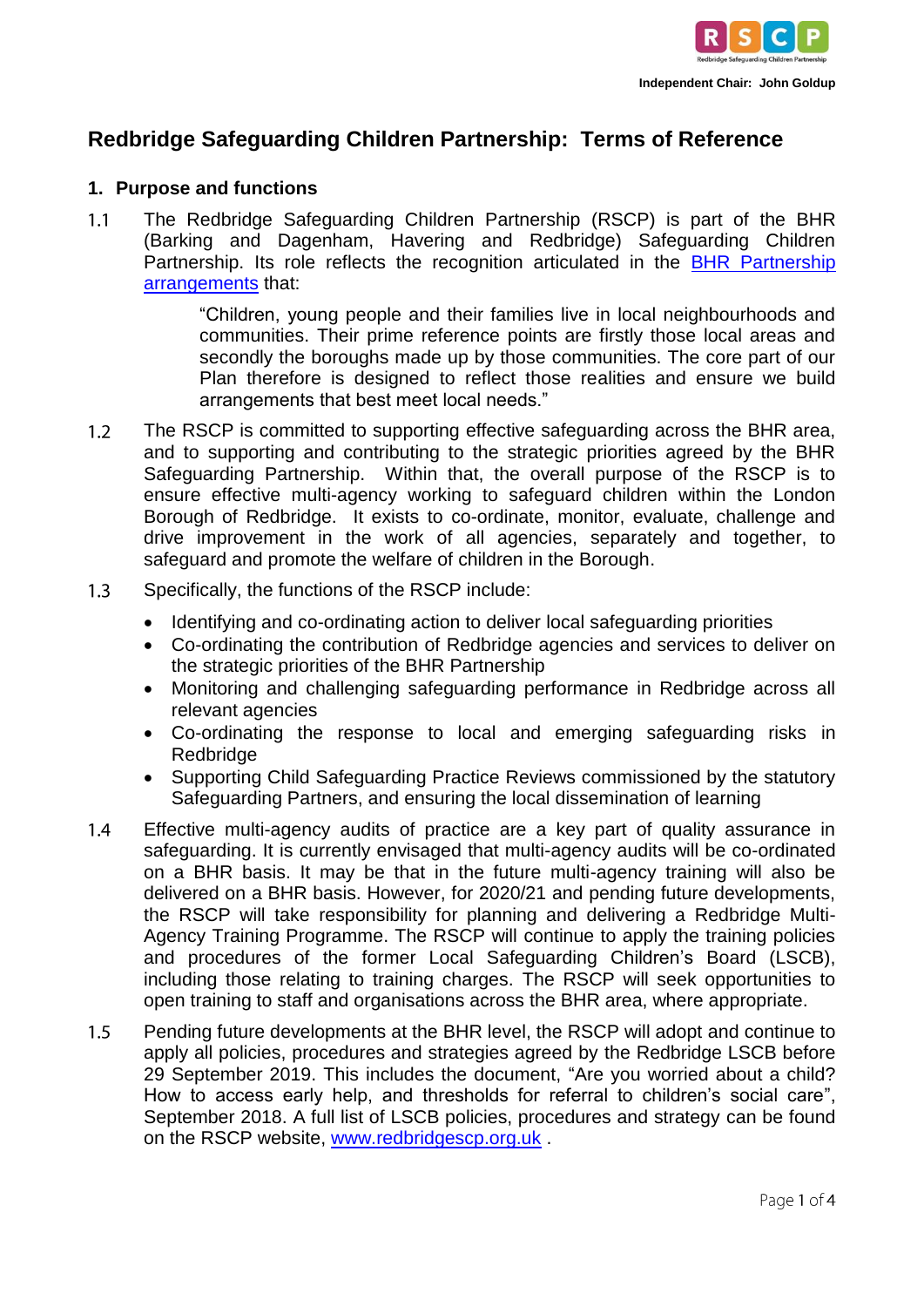## **2 Values**

- $2.1$ The RSCP has adopted and adapted the values and principles agreed by the LSCB, as follows.
- The Partnership will conduct all its business on the basis of the following core  $2.2^{\circ}$ values and principles:
	- The Partnership exists to improve outcomes for children. The welfare of children and young people is paramount. Under no circumstances will professional or organisational interests or sensitivities be allowed to get in the way of that paramount focus.
	- The experience and voice of children and young people is central to all the Partnership's work. The Partnership will work closely with the Redbridge Youth Council, and seek to ensure that the voices of children and young people are heard in everything it does.
	- Similarly, the Partnership will at all times seek to understand, listen to and engage with front line practitioners
	- The Partnership is concerned with the safety and welfare of children at all stages in the child's journey including early help and early intervention
	- The Partnership will pay particular attention to safeguarding and promoting the welfare of the most vulnerable children and young people, including (but not restricted to) children who are or at risk of abuse, neglect or exploitation; children at risk of female genital mutilation; children who are living away from home, who have run away from home, or are missing from education; children in the youth justice system, including in custody; children who are vulnerable to being radicalised; disabled children; and children and young people affected by gangs.
	- The Partnership will conduct all its business in a spirit of transparent and constructive debate, challenge, and respect. All members accept a responsibility to challenge and to accept challenge. The contribution of all partners is of equal value.
- $2.3$ The RSCP does not itself commission or deliver services. It does not have the power to direct partner organisations. It does however has a responsibility to highlight where change or improvements for children are needed. Each partner retains its existing line of accountability for safeguarding and promoting the welfare of children, including action or otherwise on RSCP recommendations and challenges.

#### **3 Structure and governance**

- $3.1$ The full Partnership meets four times a year. Any Partnership member may request the inclusion of an item on the agenda. Standing items on each agenda will include:
	- Scrutiny of a multi- agency performance data set
	- A report from the BHR Safeguarding Partnership
	- A review of progress against the agreed priorities for the year, identifying and seeking to resolve any blockages to progress
- $3.2$ The Partnership undertakes much of its work through a number of subgroups. Currently the Sub Groups are:
	- Learning and Improvement Sub Group; and
	- Training Sub Group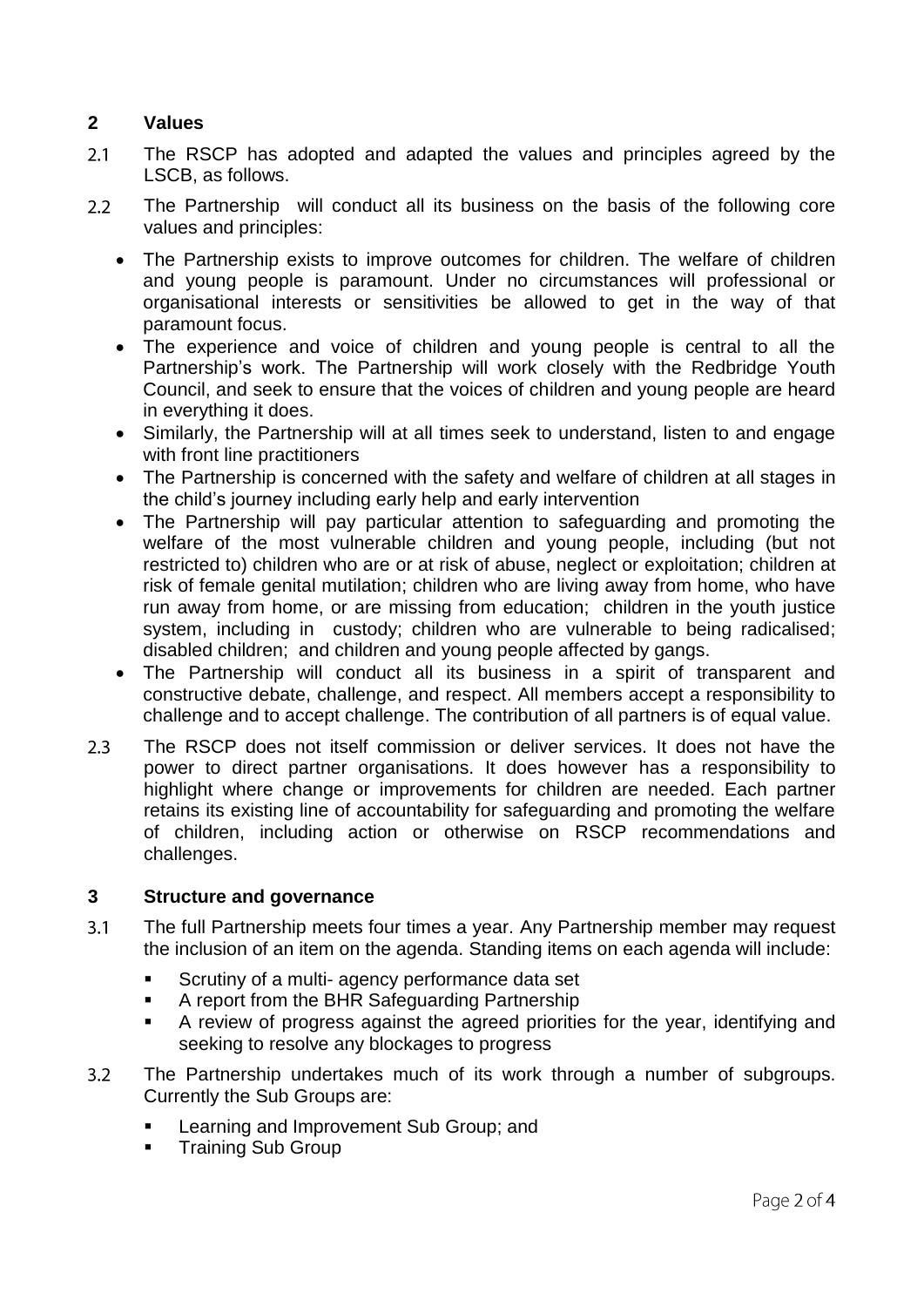- $3.3$ The structure, terms and reference, and number of Sub Groups are subject to review.
- The RSCP will be chaired by an independent person, appointed by the Chief  $3.4$ Executive of the Council with advice from partners. The Chair is accountable to the Chief Executive for the effective functioning of the RSCP. A Vice-Chair will be appointed from among the members of the Partnership.
- $3.5$ The RSCP operates within a cross Board Governance Protocol, which sets out the relationships and arrangements for joint working between the Health and Wellbeing Board, the RSCP, the Safeguarding Adults Board, and the Community Safety Partnership. The Chair of the RSCP is an ex officio member of the Health and Wellbeing Board.

### **4 Membership**

- $4.1$ RSCP member organisations will designate a senior officer as their representative at the Partnership, to ensure that there is consistency and continuity in the membership of the RSCP. With the agreement of the Chair, an agency may be represented by more than one person. Members will be sufficiently senior to be able to:
	- speak for their organisation with authority;
	- **Commit their organisation on policy and practice matters;**
	- Hold their organisation to account;
	- Share information about their organisation's approach to safeguarding and promotion of children's well-being; and
	- Ensure the dissemination of information within their organisation, regarding the RSCP's work and activities.
- $4.2$ The following agencies will be represented on the RSCP:
	- Corporate Director of People, LB Redbridge (which incorporates the role of Director of Children's Services)
	- LB Redbridge Lead Member for Children's Services
	- LB Redbridge Director of Public Health
	- LB Redbridge Children's Social Care Services
	- LB Redbridge Housing Service
	- Metropolitan Police Service
	- Probation Service
	- Redbridge Clinical Commissioning Group
	- NELFT
	- Barking Havering and Redbridge University Hospitals NHS Trust
	- Barts Health NHS Trust
	- Representatives of maintained primary and secondary schools, academies, special schools and private schools within the Borough
	- New City College (Redbridge Campus)
	- Partnership of East London Co-operatives Ltd.
- 4.3 Up to five representatives of the voluntary sector will be appointed to serve on the Partnership.
- Up to three Lay Members, drawn from the different communities in Redbridge, will  $4.4$ be appointed to serve on the Partnership. Appointments will be for three years, and